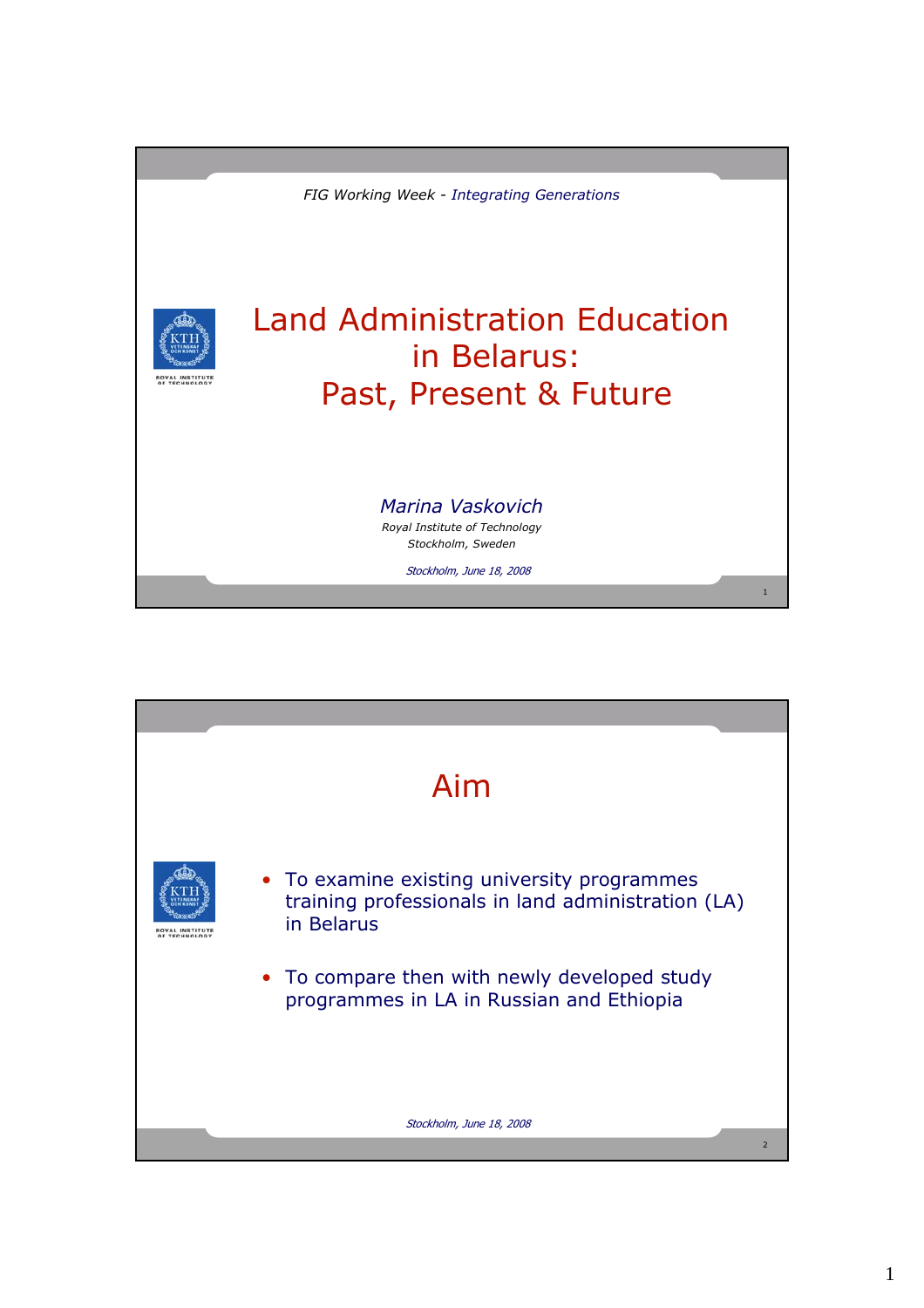

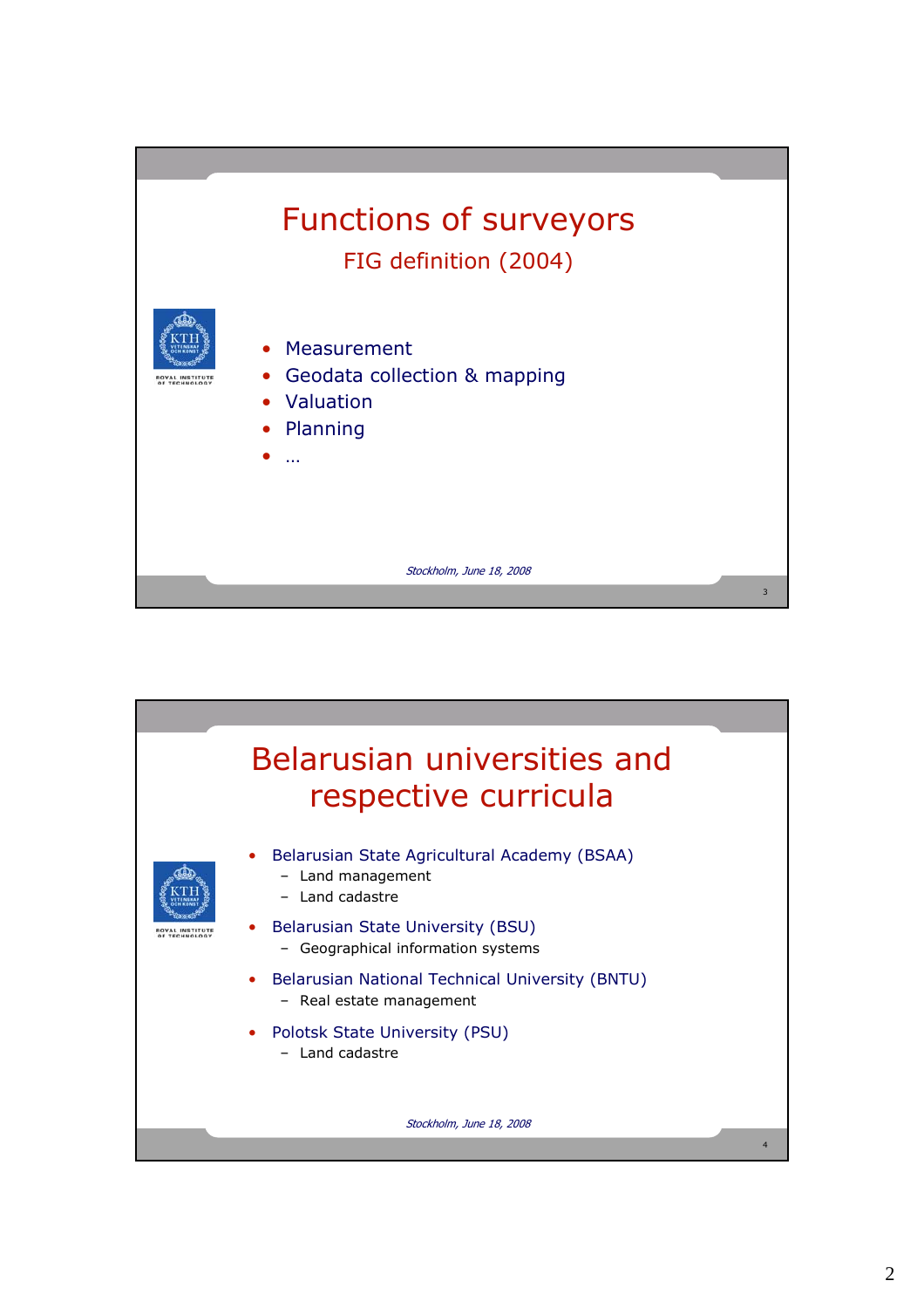

| Methodology       |                                                                                                                                                        |  |  |  |  |  |  |  |  |
|-------------------|--------------------------------------------------------------------------------------------------------------------------------------------------------|--|--|--|--|--|--|--|--|
| <b>TECHNOLOGY</b> | 1. Basic/humanitarian courses<br>- Maths, physics, informatics, history of Belarus, sociology,<br>foreign language, philosophy etc.<br>2. Professional |  |  |  |  |  |  |  |  |
|                   | - Geodesy, cartography, land monitoring, geodetical support<br>of cadastre, history of surveying, land use planning                                    |  |  |  |  |  |  |  |  |
|                   | 3. Legal<br>Fundamentals of law, civil law, land law, ecological law                                                                                   |  |  |  |  |  |  |  |  |
|                   | 4. Economic<br>- Economic theory, real estate economy, investment analysis,<br>and property valuation                                                  |  |  |  |  |  |  |  |  |
|                   | 5. Other<br>- Radiation safety, basics of energy savings, archives etc                                                                                 |  |  |  |  |  |  |  |  |
|                   | Stockholm, June 18, 2008                                                                                                                               |  |  |  |  |  |  |  |  |
|                   | 6                                                                                                                                                      |  |  |  |  |  |  |  |  |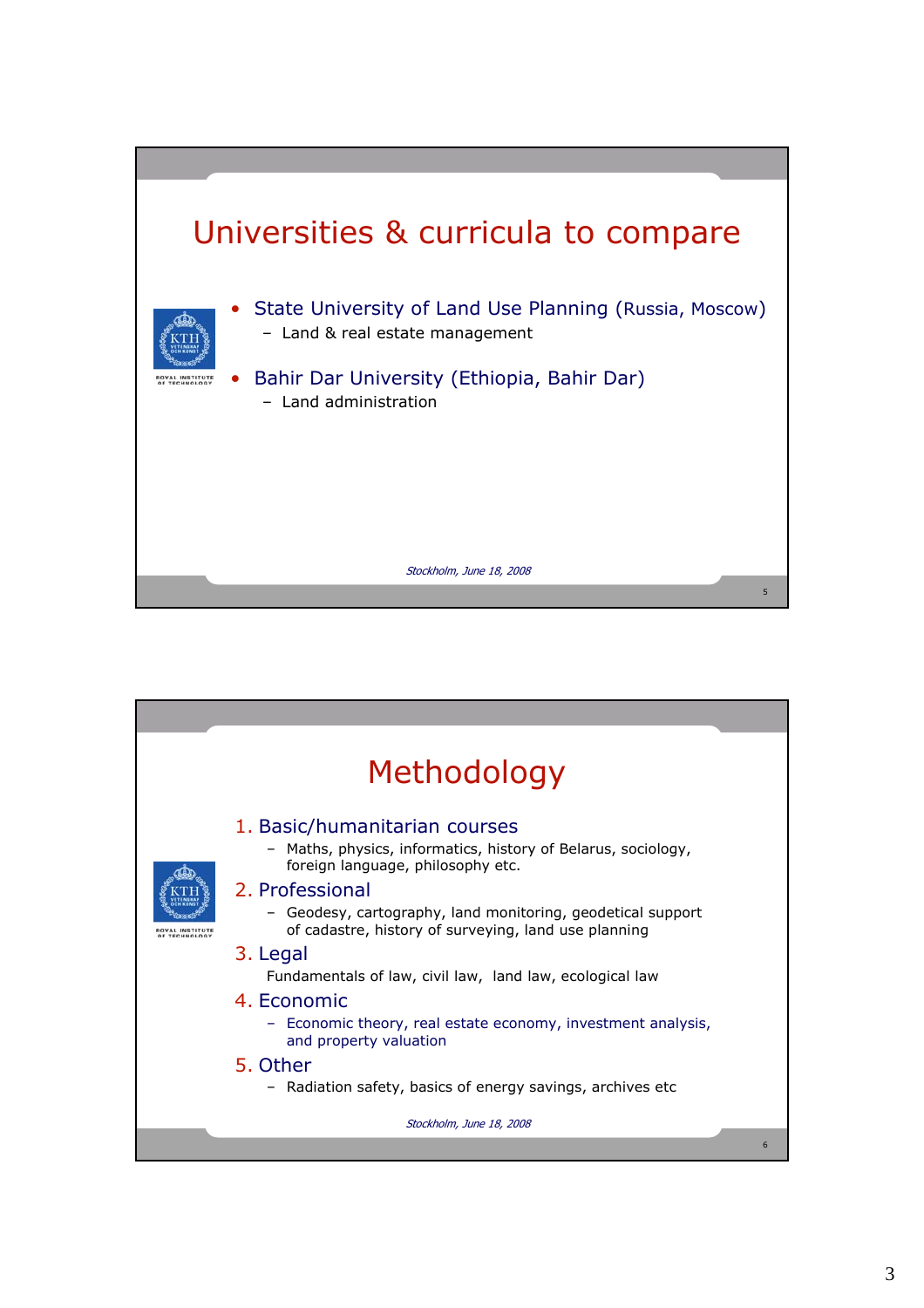| AL INSTITUTE<br>OF TECHNOLOGY |                                              | <b>BSAA</b>      |    | <b>BSU</b> | <b>BNTU</b> | <b>PSU</b> |
|-------------------------------|----------------------------------------------|------------------|----|------------|-------------|------------|
|                               | Courses $(\%$ of<br>total teaching<br>hours) | LM               | LC | <b>GIS</b> | <b>REM</b>  | LC         |
|                               | Basic/Humanitarian                           | 38               | 34 | 26         | 33          | 34         |
|                               | Professional                                 | 45               | 43 | 60         | 42          | 46         |
|                               | Legal                                        | $\boldsymbol{4}$ | 10 | 3          | 4           | 9          |
|                               | Economic                                     | 7                | 5  | 3          | 18          | 5          |
|                               | Other                                        | 6                | 8  | 8          | 3           | 6          |

| <b>Tempus</b>                           | . 00                |           |                    |             |  |  |  |  |  |  |
|-----------------------------------------|---------------------|-----------|--------------------|-------------|--|--|--|--|--|--|
| Course distribution                     |                     |           |                    |             |  |  |  |  |  |  |
|                                         | <b>Ethiopia</b>     |           | <b>Russia</b>      |             |  |  |  |  |  |  |
| <b>ROYAL INSTITUTE</b><br>OF TECHNOLOGY | Courses (%)         | <b>LM</b> | Courses (%)        | <b>LREM</b> |  |  |  |  |  |  |
|                                         | <b>Basic</b>        | 20        | Basic/Humanitarian | 24          |  |  |  |  |  |  |
|                                         | Surveying           | 21        | Professional       | 44          |  |  |  |  |  |  |
|                                         | Legal               | 14        | Legal              | 10          |  |  |  |  |  |  |
|                                         | Economic            | 17        | Economic           | 8           |  |  |  |  |  |  |
|                                         | Land administration | 22        | Other              | 14          |  |  |  |  |  |  |
| Stockholm, June 18, 2008                |                     |           |                    |             |  |  |  |  |  |  |
| 8                                       |                     |           |                    |             |  |  |  |  |  |  |